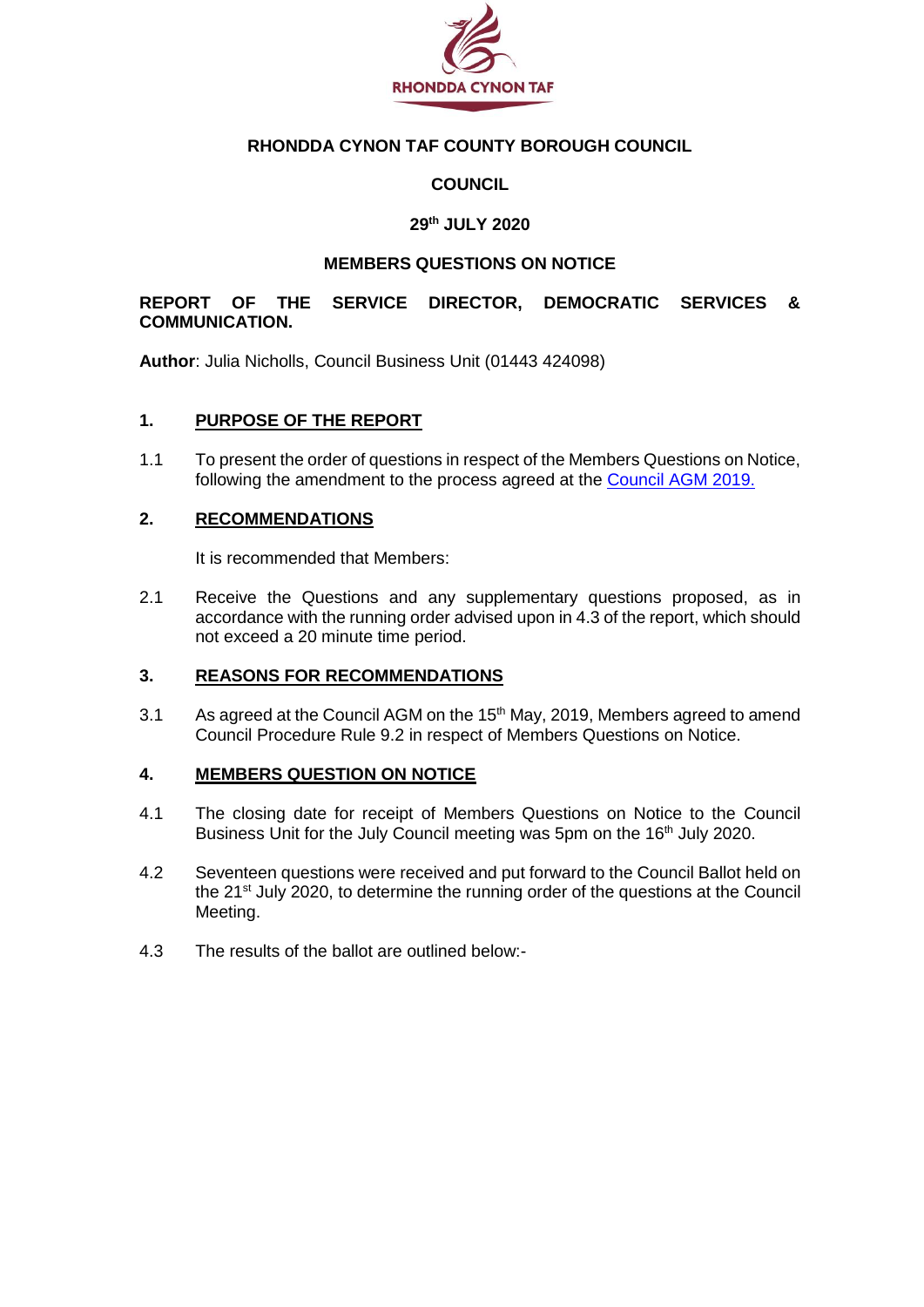| <b>Number</b>  | Question                                                                                                                                                                                                  |
|----------------|-----------------------------------------------------------------------------------------------------------------------------------------------------------------------------------------------------------|
| $\mathbf{1}$   | Question from County Borough Councillor H Fychan to the<br>Leader of the Council, County Borough Councillor A Morgan                                                                                      |
|                | "Can you outline how it is intended to consult Councillors on the<br>impact of COVID19 on their wards to help inform the Council's<br>planning for recovery and preparation for a potential second wave?" |
| $\overline{2}$ | Question from County Borough Councillor G Hughes to the                                                                                                                                                   |
|                | Leader of the Council, County Borough Councillor A Morgan:-                                                                                                                                               |
|                | "What steps are the council taking to support the local economy?"                                                                                                                                         |
| 3              | Question from County Borough Councillor S Rees-Owen to the<br><b>Cabinet Member for Children's Services, County Borough</b><br><b>Councillor C Leyshon:-</b>                                              |
|                | "Can you make a statement on the increasing numbers of children<br>looked after during the pandemic?"                                                                                                     |
| 4              | Question from County Borough Councillor G R Davies to the<br>Leader of the Council, County Borough Councillor A Morgan:-                                                                                  |
|                | "A wnewch chi datganiad ar effaith Clovid19 ar Rhondda Cynon<br>Taf?"                                                                                                                                     |
|                | "Please can you make a statement on the effect of Covid-19 on<br>Rhondda Cynon Taf?"                                                                                                                      |
| 5              | Question from County Borough Councillor E Webster to the<br>Leader of the Council, County Borough Councillor A Morgan:-                                                                                   |
|                | "Winter storms have caused major flooding issues in many of our<br>communities. Is there a timescale for fixing the culverts that failed in<br>Treorchy during Storm Dennis?"                             |
| 6              | Question from County Borough Councillor A S Fox to the<br>Leader of the Council, County Borough Councillor A Morgan:-                                                                                     |
|                | "Can the Leader of the Council provide an update on the progress of<br>the Cross Valley Link"                                                                                                             |
| 7              | Question from County Borough Councillor H Boggis to the                                                                                                                                                   |
|                | Leader of the Council, County Borough Councillor A Morgan:-                                                                                                                                               |
|                | "Will the Leader please make a statement on the duelling of the A465<br>(Heads of the Valley Road)"                                                                                                       |
| 8              | Question from County Borough Councillor G Caple to the Leader<br>of the Council, County Borough Councillor A Morgan:-                                                                                     |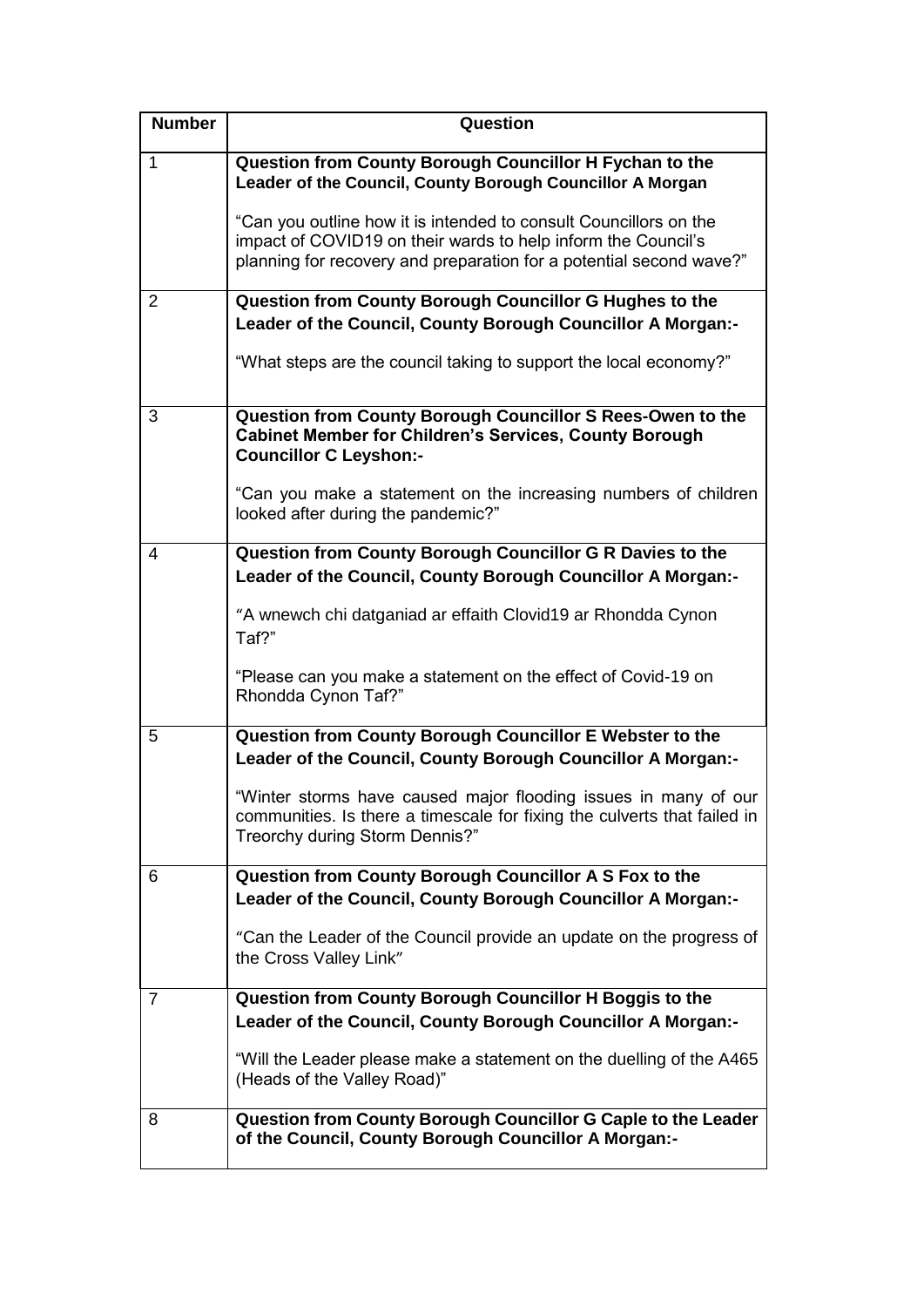|    | "Will the Leader provide Full Council with an update on the progress<br>of the South Wales Metro?"                                                                                                                                                                                                                                                                                                                                                                                                              |
|----|-----------------------------------------------------------------------------------------------------------------------------------------------------------------------------------------------------------------------------------------------------------------------------------------------------------------------------------------------------------------------------------------------------------------------------------------------------------------------------------------------------------------|
| 9  | Question from County Borough Councillor E Stephens to the<br><b>Cabinet Member for Children's Services, County Borough</b><br><b>Councillor C Leyshon:-</b>                                                                                                                                                                                                                                                                                                                                                     |
|    | "A fydd yr aelod yn rhestri'r 5 ward Cyngor gyda'r niferoedd uchaf o<br>blant mewn tlodi a rhoi datganiad ar y sefyllfa bresennol os gwelwch<br>yn dda?"                                                                                                                                                                                                                                                                                                                                                        |
|    | "Will the member list the 5 council wards with the highest numbers of<br>children in poverty and give a statement on the current situation<br>please"                                                                                                                                                                                                                                                                                                                                                           |
| 10 | Question from County Borough Councillor M Griffiths to the<br><b>Cabinet Member for Enterprise Development and Housing,</b><br><b>County Borough Councillor R Bevan:-</b>                                                                                                                                                                                                                                                                                                                                       |
|    | "What assistance is the Council giving to town centres and village<br>centres in Rhondda Cynon Taf to assist trading whilst maintaining<br>social distancing?"                                                                                                                                                                                                                                                                                                                                                  |
| 11 | Question from County Borough Councillor E Griffiths to the<br><b>Cabinet Member for Education &amp; Inclusion Services, County</b><br><b>Borough Councillor J Rosser:-</b>                                                                                                                                                                                                                                                                                                                                      |
|    | "Rwyf yn croesawi fod plant yn cael dychwelyd i'r ysgol llawn amser<br>yn Mis Medi yn unol a Chanllawiau Llywodraeth Cymru. Yn anffodus<br>mae rhagolygon gwyddonol yn rhagweld y bydd cynnydd mewn<br>achosion COVID19 dros y gaeaf. Fedrwch chi ddweud wrthym pa<br>gynlluniau sydd gan y cyngor i wella'r profiad o addysg gartref neu<br>addysg gyfunol i bob plentyn - yn arbennig i'r rheiny sydd yn byw<br>mewn tlodi neu sy'n fregus, os bydd rhaid cloi lawr yn rhannol neu<br>gau lawr yn llwyr eto". |
|    | "I welcome the return of children to full time school in September in<br>line with Welsh Government guidance. Unfortunately scientific<br>predictions indicate a likely rise in COVID19 incidences over the<br>winter. Can you tell us what plans the council have to improve the<br>experience of home / blended education for all children especially for<br>those living in poverty or those who are vulnerable, if it becomes<br>necessary to have partial or full lockdown again."                         |
| 12 | Question from County Borough Councillor J James to the Leader                                                                                                                                                                                                                                                                                                                                                                                                                                                   |
|    | of the Council County Borough Councillor A Morgan:-                                                                                                                                                                                                                                                                                                                                                                                                                                                             |
|    | "Will the leader of the Council make a statement on the provision of<br>school meals during the current COVID-19 crisis?"                                                                                                                                                                                                                                                                                                                                                                                       |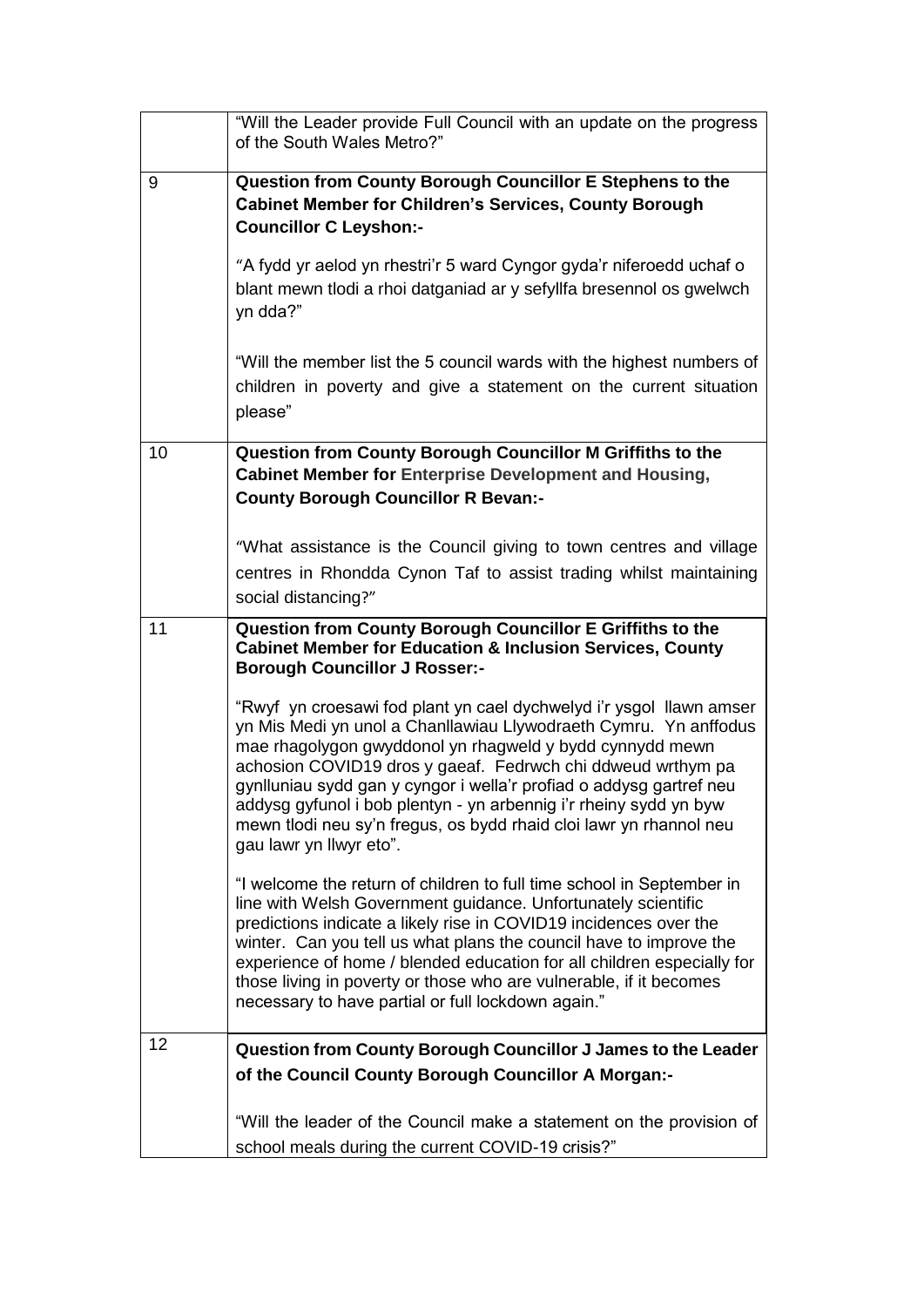| 13 | Question from County Borough Councillor J Brencher to the            |
|----|----------------------------------------------------------------------|
|    | <b>Cabinet Member for Education &amp; Inclusion Services, County</b> |
|    | <b>Borough Councillor J Rosser:-</b>                                 |
|    |                                                                      |
|    | "How is RCT planning to support vulnerable children during the       |
|    |                                                                      |
|    | summer period?"                                                      |
|    |                                                                      |
| 14 | Question from County Borough Councillor G Thomas to the              |
|    | <b>Cabinet Member for Education &amp; Inclusion Services, County</b> |
|    | <b>Borough Councillor J Rosser:-</b>                                 |
|    |                                                                      |
|    | "Will the Cabinet Member please provide an update on the progress    |
|    | of investment into Hirwaun Primary?"                                 |
|    |                                                                      |
| 15 | Question from County Borough Councillor J Bonetto to the             |
|    |                                                                      |
|    | Deputy Leader / Cabinet Member for Council Business, County          |
|    | <b>Borough Councillor M Webber:-</b>                                 |
|    |                                                                      |
|    | "Will the Deputy Leader update Council on the support the local      |
|    | authority has provided to Community Councils over the last three     |
|    | months?"                                                             |
|    |                                                                      |
|    |                                                                      |
| 16 | Question from County Borough Councillor P Jarman to the              |
|    | Cabinet Member for Children & Young People County Borough            |
|    | <b>Councillor C Leyshon:-</b>                                        |
|    |                                                                      |
|    | "How many children are Looked After in the County and how many       |
|    | are on the at risk register?"                                        |
|    |                                                                      |
| 17 | Question from County Borough Councillor D Owen-Jones to the          |
|    | Leader of the Council, County Borough Councillor A Morgan:-          |
|    |                                                                      |
|    | "Will the Leader please provide an update on the delivery of the     |
|    | Capital Programme"                                                   |
|    |                                                                      |
|    |                                                                      |

4.4 At the Council meeting a maximum of 20 minutes shall be allowed for Questions on Notice. Any questions that are not dealt with in this time limit shall fall. Any questions on notice not answered will need to be resubmitted to the Proper Officer for the next full Council meeting in accordance with these rules.

# **5. CONSULTATION / INVOLVEMENT**

5.1 The amendment to the Council Procedure Rule in respect of Members Questions was considered and agreed at the Council AGM 2019, following consultation with the Corporate Governance & Constitution Committee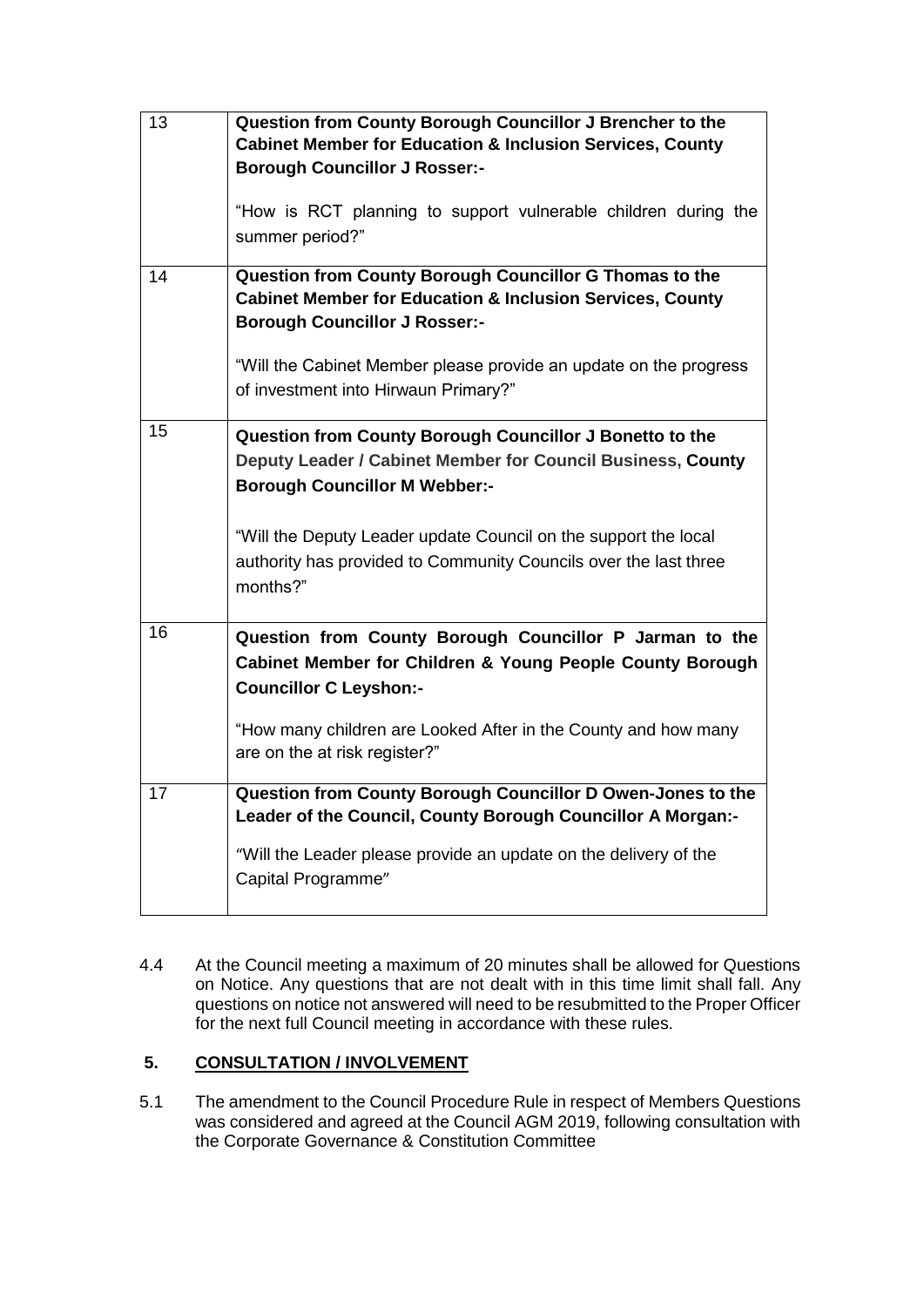# **6. EQUALITY AND DIVERSITY IMPLICATIONS**

6.1 The amendment to the Council procedure rule taken forward at the Council AGM, allows the opportunity for more Members to ask a question at Council

## **7. FINANCIAL IMPLICATIONS**

7.1 There are no financial implications aligned to this report.

### **8. LEGAL IMPLICATIONS OR LEGISLATION CONSIDERED**

8.1 The report has been prepared in accordance with Council Procedure Rule 9.2.

### **9. LINKS TO THE COUNCILS CORPORATE PLAN / OTHER CORPORATE PRIORITIES.**

9.1 The opportunity for Members to propose questions at Council meetings allows Members to receive information which potentially detail the Council priorities. It also embraces the Future Generations Act as all work and decisions taken by Council seek to improve the social, economic, environmental and cultural well-being of the County Borough.

# **10. CONCLUSION**

10.1 Detailing the procedure for Members Questions on Notice assists in transparency for both Members and for public engagement.

## **Other Information:-**

**Relevant Scrutiny Committee** – Overview & Scrutiny Committee